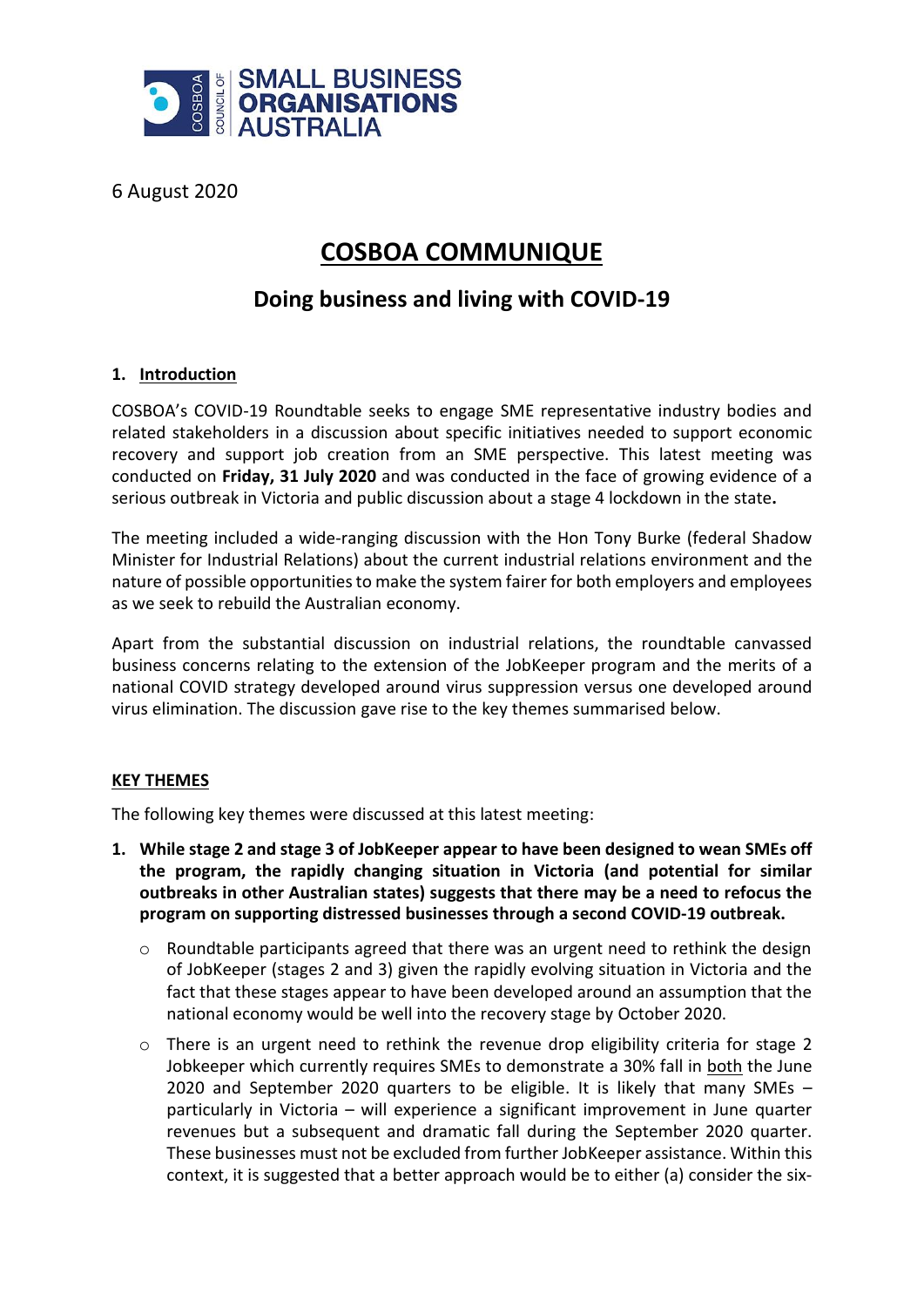month period in aggregate, or (b) apply eligibility based on September quarter revenues only.

 $\circ$  It is currently unclear whether employee eligibility is to be determined on the same basis as JobKeeper stage 1 (which was developed around employee status as at 1 March 2020) or is to be reset based on a later date to take account of employment changes that may have taken place since 1 March 2020 (i.e. casuals accumulated 12 months service and/or appointment of new permanent employees. Roundtable participants believe that it would be preferable that the employment status date be reset to a later date (i.e. as at 1 September 2020)).

#### **2. The impact of second and subsequent outbreaks suggests that there is a need to rethink the delivery of business support measures in the face of COVID-19 lockdowns and associated economic impacts.**

- $\circ$  The situation in Victoria suggests that it is not appropriate to develop assistance measures based on a theoretical timeline, particularly given the risk of repeated outbreaks and associated lockdowns – such as is occurring in Victoria.
- $\circ$  Rather, measures should be developed to accommodate three discrete but sequential stages of SME support, namely:
	- a) Measures supporting survival of the immediate economic impact
	- b) Measures supporting the business restart process
	- c) Measures promoting SME investment and accelerated economic growth
- o *Stop-start-stop-start* business conditions pose the greatest threat of business and economic destruction, given that each lockdown progressively weakens the economic viability of SMEs. Accordingly, it will be necessary to ensure that each stage of SME assistance measures is appropriate to the economic circumstances in which they are operating – as opposed to an approach that promotes theoretical progression through each stage based on an assumed single outbreak. In other words, if businesses are exposed to a second outbreak and associated lockdown, the assistance provided should accord with business survival measures regardless of whether these measures have been provided previously.
- o *Past assistance measures such as JobKeeper have largely failed sole traders, partnerships and family trusts. Given the increased probability of additional outbreaks (and associated lockdowns), there is an urgent need to revisit the efficacy of business survival measures afforded to these types of SMEs.*

#### **3. Meaningful IR reforms - that are fair to both business and employees alike - are needed to support employment growth, with a major focus on award simplification for SMEs and resolution of the current uncertainty surrounding the employment of casuals.**

o The current complexity of the award system is a deterrent to SME operation and issues associated with management of an SME during COVID-19 in the face of this complexity have made many SME owners wary of re-employing staff. There is an urgent need to simplify modern awards to make them easier to understand for employers and employees alike which, in turn, will make business owners more confident in taking on new employees on the other side of the COVID-19 economic downturn.